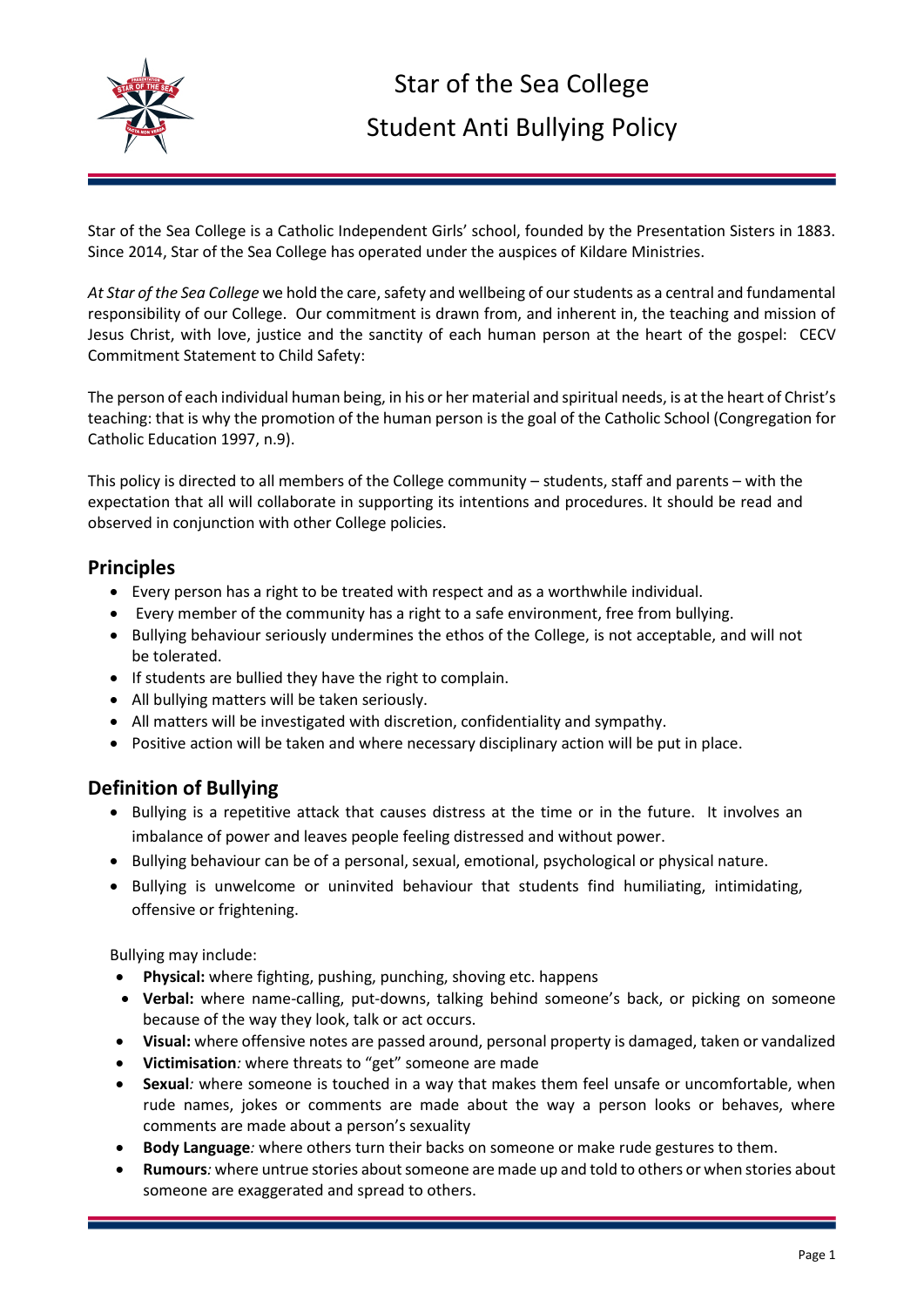

- **Technological***:* where verbal or written messages are sent which are insulting, untrue, intimidating or frightening or images posted that may have been altered or comments added. This can occur via telephone calls, sms messaging, e-mail or via websites such as Facebook or other social media websites. This can even include publishing photos of any member of the Star of the Sea community without their permission.
- **Exclusion:** where girls are deliberately not included in groups or activities.

In this policy, bullying behaviour is inclusive of cyberbullying. All forms of bullying behaviour can offend and harm others, cause them pain, embarrass and endanger them, or damage their self-esteem**.**

# **Definition of Cyberbullying**

Cyberbullying is a form of bullying which is carried out through an internet service such as email, chatroom, discussion group, online social networking (e.g. Facebook), instant messaging or web pages. It can also include bullying through mobile phone technologies such as SMS or MMS. Cyberbullying can occur when people are involved in:

- **Flaming**: Sending angry, rude, vulgar messages about a person to an online group or to that person via email or other text messaging
- **Online harassment**: Repeatedly sending offensive messages via email or other text messaging to a person, repeated calls or hang-ups
- **Cyberstalking**: Online harassment that includes threats of harm or is excessively intimidating
- **Denigration (put-downs)**: Spreading rumours, sending harmful, untrue, or cruel statements about a person to other people or posting such material online
- **Masquerade or Identity Theft**: Pretending to be someone else, taking on their identity and sending or posting material so that another person looks bad
- **Outing**: Sending or posting material about a person that contains sensitive, private, or embarrassing information, including forwarding private messages, photos or images
- **Exclusion**: Cruelly excluding someone from an online group.

As with bullying in real life, students have **rights** and **responsibilities** when it comes to dealing with cyberbullying. There are a number of ways to prevent cyberbullying from happening and suggestions about what to do if it does occur.

- 1. **Keep your username and passwords secret**
- 2. **Refuse to pass on cyberbullying messages or images**
- 3. **Keep a record:** (including the time and date) of any bullying incidents. Do not delete the messages and print them out if you can. This may help to identify who is sending the messages.
- 4. **Don't reply:**
- 5. **Tell someone:** Talk to an adult you trust.
- 6. **Contact your phone or Internet Service provider:** They can help you to block messages or calls
- 7. **If messages are threatening or serious, get in touch with the police**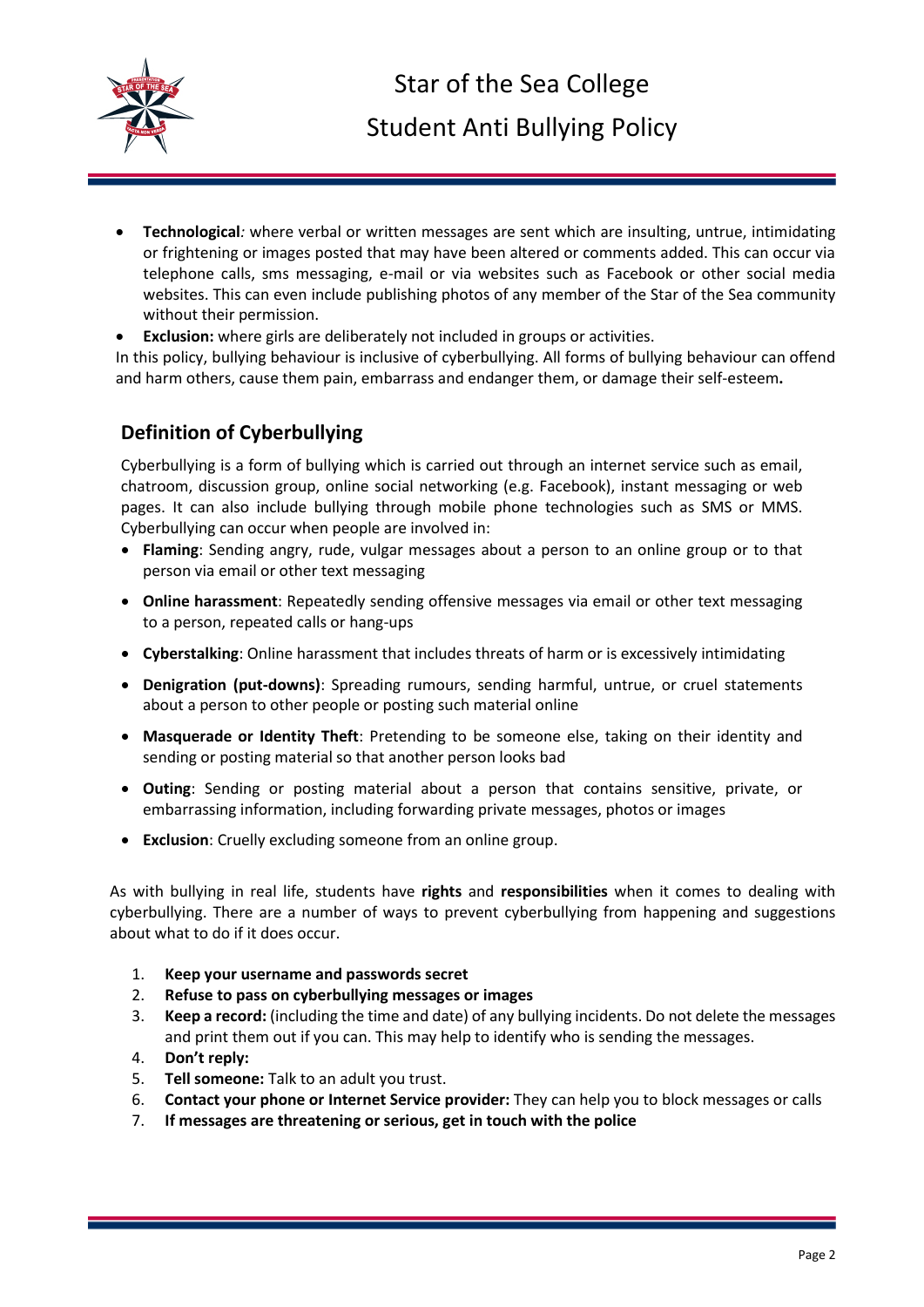

### **What Bullying is Not:**

- **Mutual conflict**: where an argument or disagreement occurs but both parties are upset and want resolution to the problem.
- **Social rejection**: this is not bullying unless directed towards someone specific and involves deliberate and repeated attempts to cause distress, exclude or create dislike by others.
- **Single-episode acts of meanness**, or random acts of aggression or intimidation. These will not be ignored but are not acts of bullying.

**Changes in peer group dynamics and composition**: it is not unusual for a shift in friendship groups to occur as students move through adolescence and interests and personalities develop

## **Procedures**

- A. **Students** are encouraged not to stay silent or to retaliate. Information is printed in the student diary (p14-15) on what to do if they are feeling harassed or bullied They should discuss the matter with parents /sisters/brothers and report any bullying or harassment to a staff member, such as:
	- Mentor Teacher
	- Pastoral Leader
	- Counsellors
	- Deputy Principal: Students
	- A College Leader
	- Principal
- B. **Staff** will always investigate the incident and act promptly. Each incident is recorded by the Pastoral Leader.
	- Students on both sides of the issue are usually interviewed.
	- Contact with parents is made if required.
	- Techniques of a restorative manner will be applied in responding to bullying issues.
	- Students are usually brought together in serious incidents to establish a mediated plan of action.
- C. **Parents** should encourage their daughter to report the incidents to their Mentor Teacher or Pastoral Leader. If your daughter is unwilling to do so, then the parent should contact the College. In the case of cyberbullying, parents are reminded of the strength of the law. Contact with police ought to be considered. Many of these issues occur outside of school hours.

#### **Consequences**

When it becomes clear that a person has bullied another member of the Star of the Sea community, there will be consequences for their actions. Some of the possible consequences for those who bully or harass others are listed below: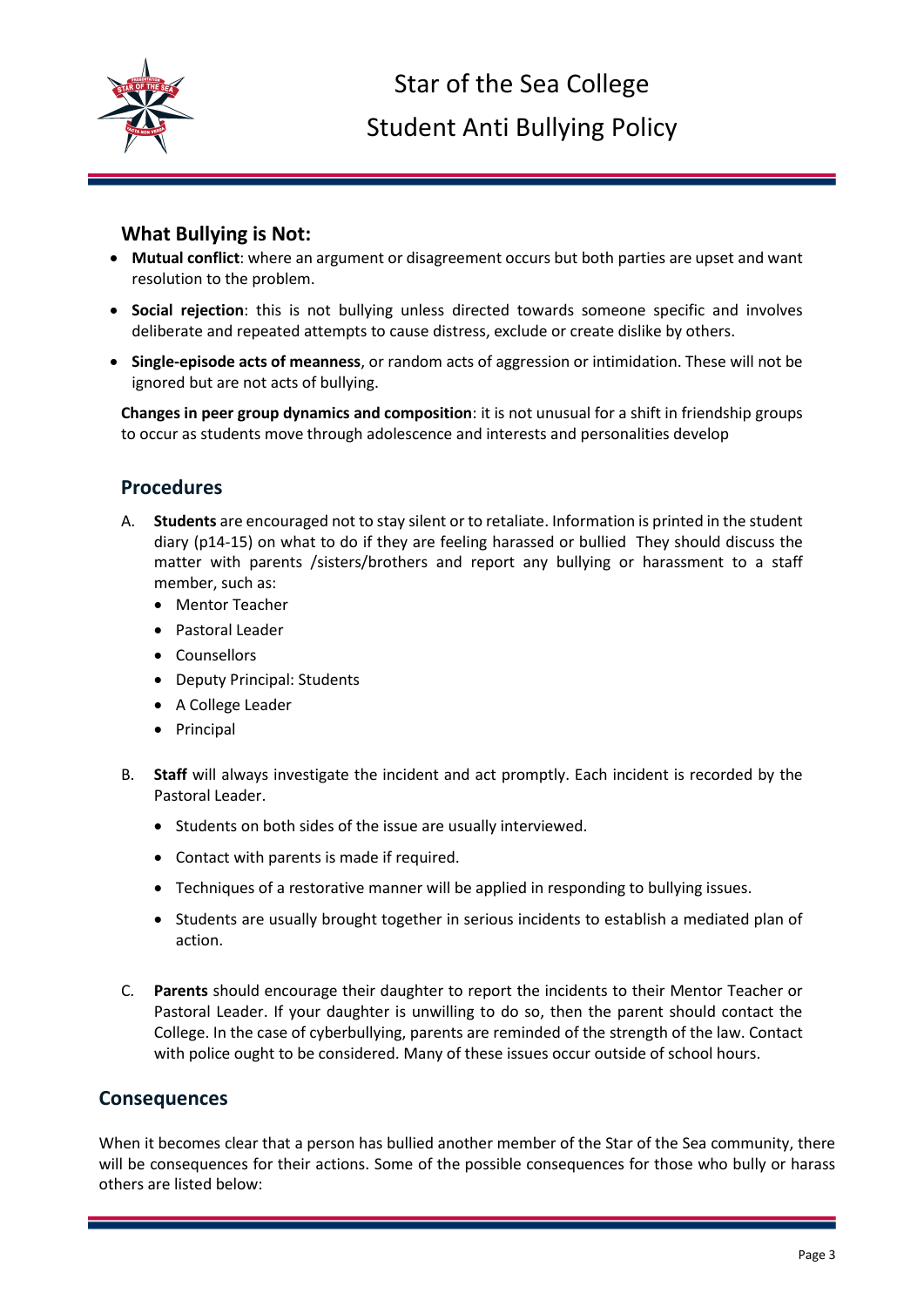

- interview with the Deputy Principal Students and Pastoral Leader;
- a Bullying Incident Report naming the person who did the bullying is placed on the Student Management System - SIMON;
- the person who bullied signs an agreement, witnessed by their parent/guardians, stating that s/he will not bully anyone, in any way, again;
- the student will be responsible for covering the cost of repairing or replacing damaged property;
- withdrawing access to certain privileges/resources at school for a period of time;
- police involvement;
- **•** suspension.

**Repeat bullying will be treated as a very serious offence and the consequences will be more severe. Depending on the situation, they may include withdrawing a student from certain subjects or negotiating a student's transfer to another College.**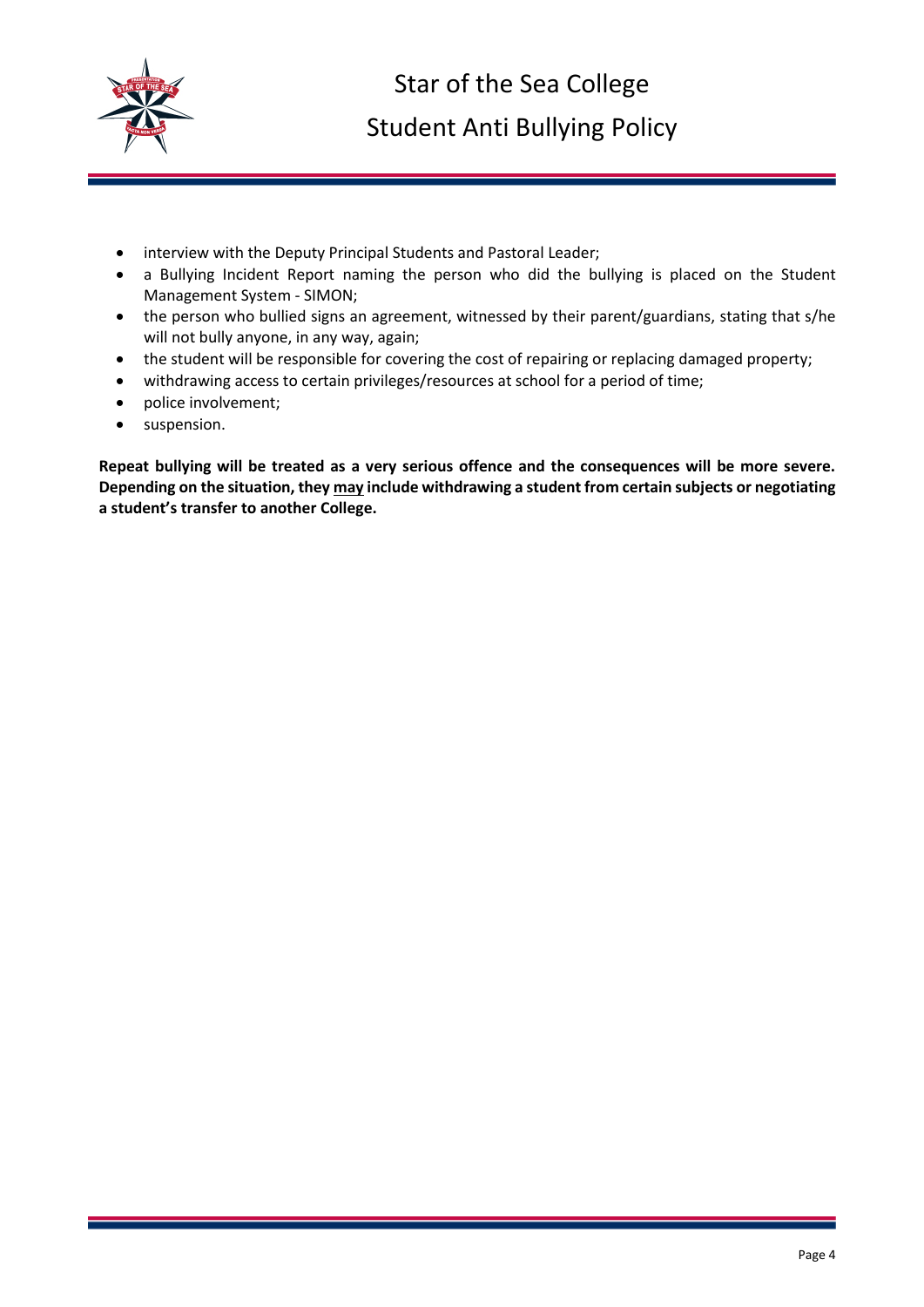

| Approved By<br>Principal<br>Approved and Commenced<br>2018                                                                              |  |
|-----------------------------------------------------------------------------------------------------------------------------------------|--|
|                                                                                                                                         |  |
|                                                                                                                                         |  |
| November 2020<br><b>Review By</b>                                                                                                       |  |
| Relevant Legislation<br>Child, Wellbeing and Safety Act (2005) (Vic.)                                                                   |  |
| Children Legislation Amendment (Reportable Conduct) Act 2017                                                                            |  |
| Crimes Act 1958 (Vic.)                                                                                                                  |  |
| Education and Training Reform Act 2006 (Vic.)                                                                                           |  |
| Equal Opportunity Act 2010 (Vic.)                                                                                                       |  |
| Electronics Transmissions (Vic.) Act                                                                                                    |  |
| 2011 Ministerial Order No 870 - Child Safe Standards: Managing the<br>Risk of Child Abuse in Schools                                    |  |
| Privacy and Data Protection Bill 2014 (Vic.)                                                                                            |  |
| Public Records Act 1973 (Vic.)                                                                                                          |  |
| Working with Children Act 2005                                                                                                          |  |
| <b>Related Policies &amp; Procedures</b><br>CEM Policy 2.26<br>$\bullet$                                                                |  |
| Australian student wellbeing framework:<br>https://www.studentwellbeinghub.edu.au/docs/default-<br>source/aswf_booklet-pdf.pdf?sfvrsn=0 |  |
| PROTECT: Identifying and responding to all forms of abuse in Victorian<br>Schools                                                       |  |
| Protective Participation: The voices of Young People on Safety(CEM<br>publication, 2018)                                                |  |
| Child Safety Policy                                                                                                                     |  |
| Child Safety Code of Conduct<br>٠                                                                                                       |  |
| <b>ICT Student Policy</b><br>٠                                                                                                          |  |
| Pastoral Care Policy                                                                                                                    |  |
| Respectful Relationships Policy (Code of Conduct)                                                                                       |  |
| <b>Reportable Conduct Policy</b><br>٠                                                                                                   |  |
| Social Media Policy                                                                                                                     |  |
| <b>Student Behaviour Management</b>                                                                                                     |  |